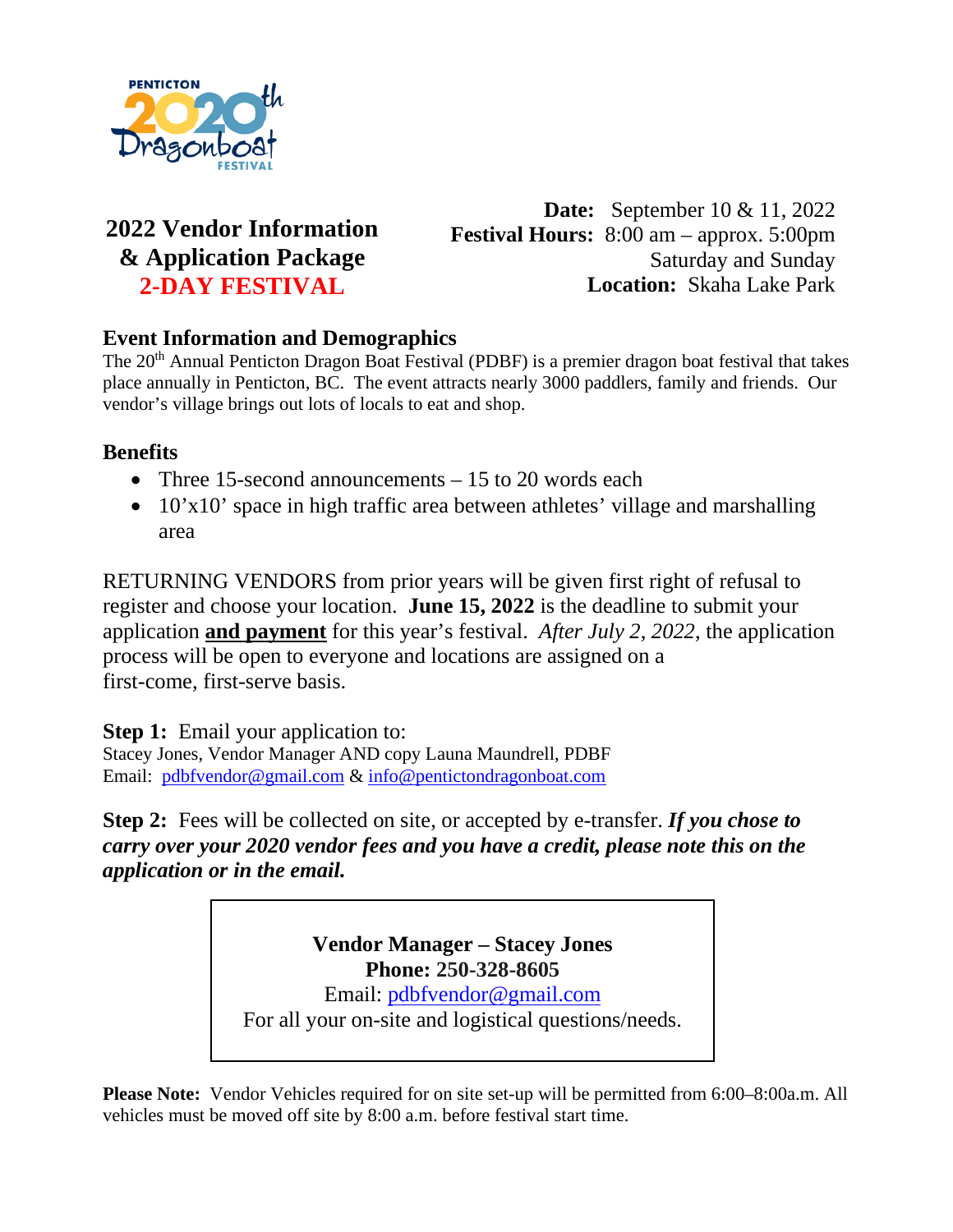

Limited security is provided Friday and Saturday nights, but they cannot monitor every tent. Please take your merchandise and valuables off site in the evening. Vendors are responsible to secure their property.

# **2022 Vendor Application – All applications subject to approval.**

| <b>VENDOR INFORMATION</b> (please print legibly) |  |  |
|--------------------------------------------------|--|--|
| <b>Business Name</b>                             |  |  |
| <b>Contact Name</b>                              |  |  |
| <b>Business Address</b>                          |  |  |
| City / Province                                  |  |  |
| <b>Website Address</b>                           |  |  |
| Cell Phone                                       |  |  |
| Email (required) *                               |  |  |

### **Brief Description of Items to be Sold:**

| <b>PRICE LIST</b><br><b>Prices include GST</b> | 2 day    | 1 day    |
|------------------------------------------------|----------|----------|
| <b>Massage/Personal Services</b>               | \$200.00 | n/a      |
| <b>Health/Medicinal Products</b>               |          |          |
| <b>Retail Items</b>                            | \$350.00 | 200.00   |
| Arts & Crafts (Local Handmade Items)           | \$150.00 | \$100.00 |
| <b>Community Groups/Non-profit</b>             | \$100.00 | \$55.00  |

#### **Payment Methods:**

- Payment cash or cheque in person at the event. Vendor Manager, Stacey will come and collect.

### **LOCATION PREFERENCE (see attached map)**

| Choice 1 |  |
|----------|--|
| Choice 2 |  |
| Choice 3 |  |